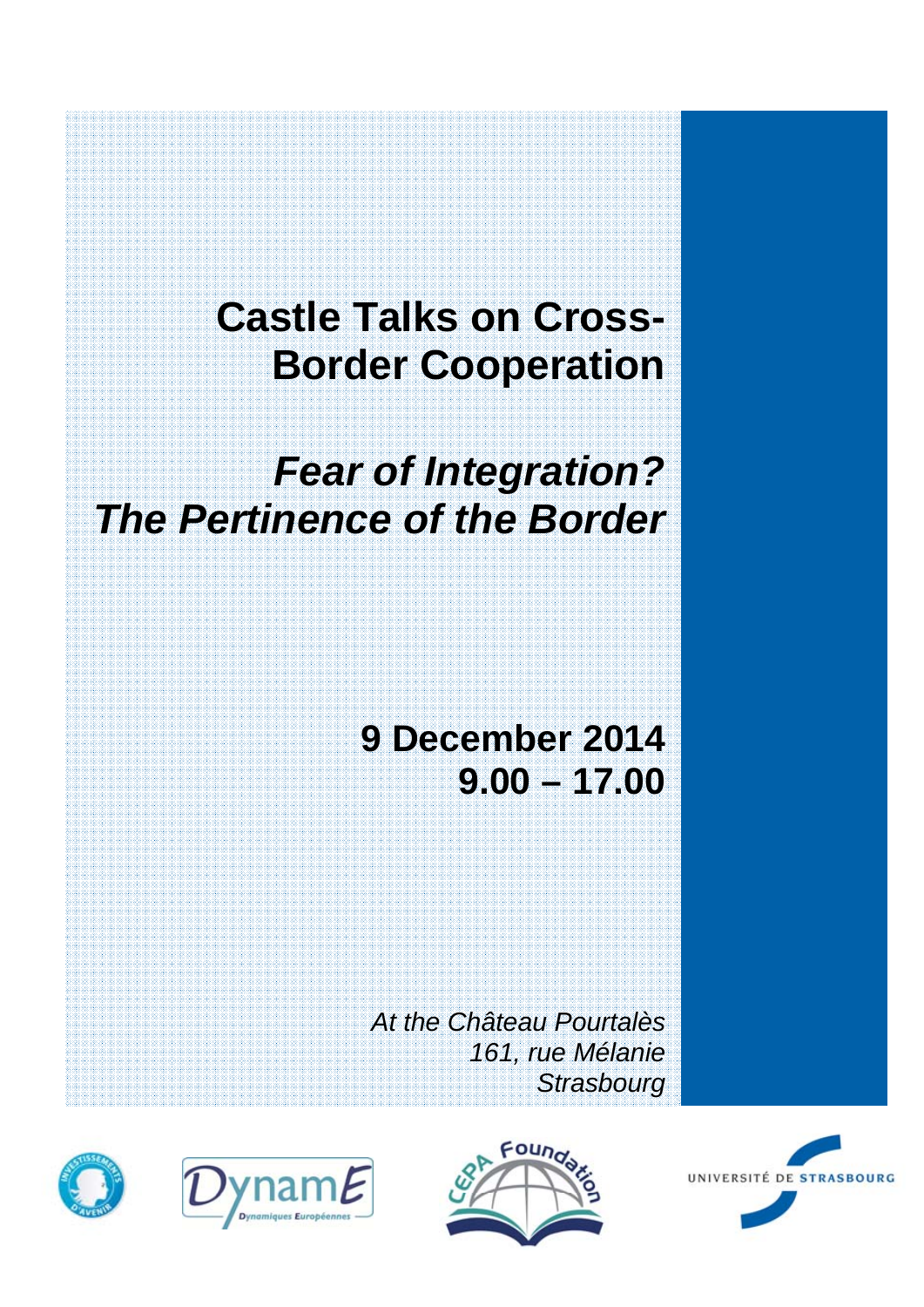# **Program**

### **Welcome: 9.00-9.15**

**Uli & Harald LEIBRECHT** (CEPA Foundation) **Sylvain SCHIRMANN** (Institut d'Etudes Politiques Strasbourg)

#### **Introduction: 9.15-10.00**

*Euroscepticism in Cross-Border Regions* **Birte WASSENBERG** (Institut d'Etudes Politiques, Strasbourg)

*Key Speaker :*  **Dirk Van EECKHOUT** (Ambassador, permanent representative of Belgium to the Council of Europe.)

### **First part: 10.00-12.30 Against Open Borders - against Integration ?**

*Session chair*: **Joachim BECK** (Fachhochschule Kehl))

*The Obstacles to Integration in Border Regions*  **Jean PEYRONY** (Mission opérationnelle transfrontalière)

*The Pertinence of the Border from a Legal Point of View*  **Frédérique BERROD** (Institut d'Etudes Politiques Strasbourg)

#### **Coffee break**

*Session chair*: **Benedikt SPEER** (Fachhochschule Kärtnen))

*The pertinence of the external EU-Border: A Swiss point of view*  **Manuel FRIESECKE** (Regio Basiliensis)

*Risks and problems of a borderless Internet in the cross-border context*  **Felix BRAUN** (European Consumer protection Center, Kehl)

**Lunch : 12.30-14.00**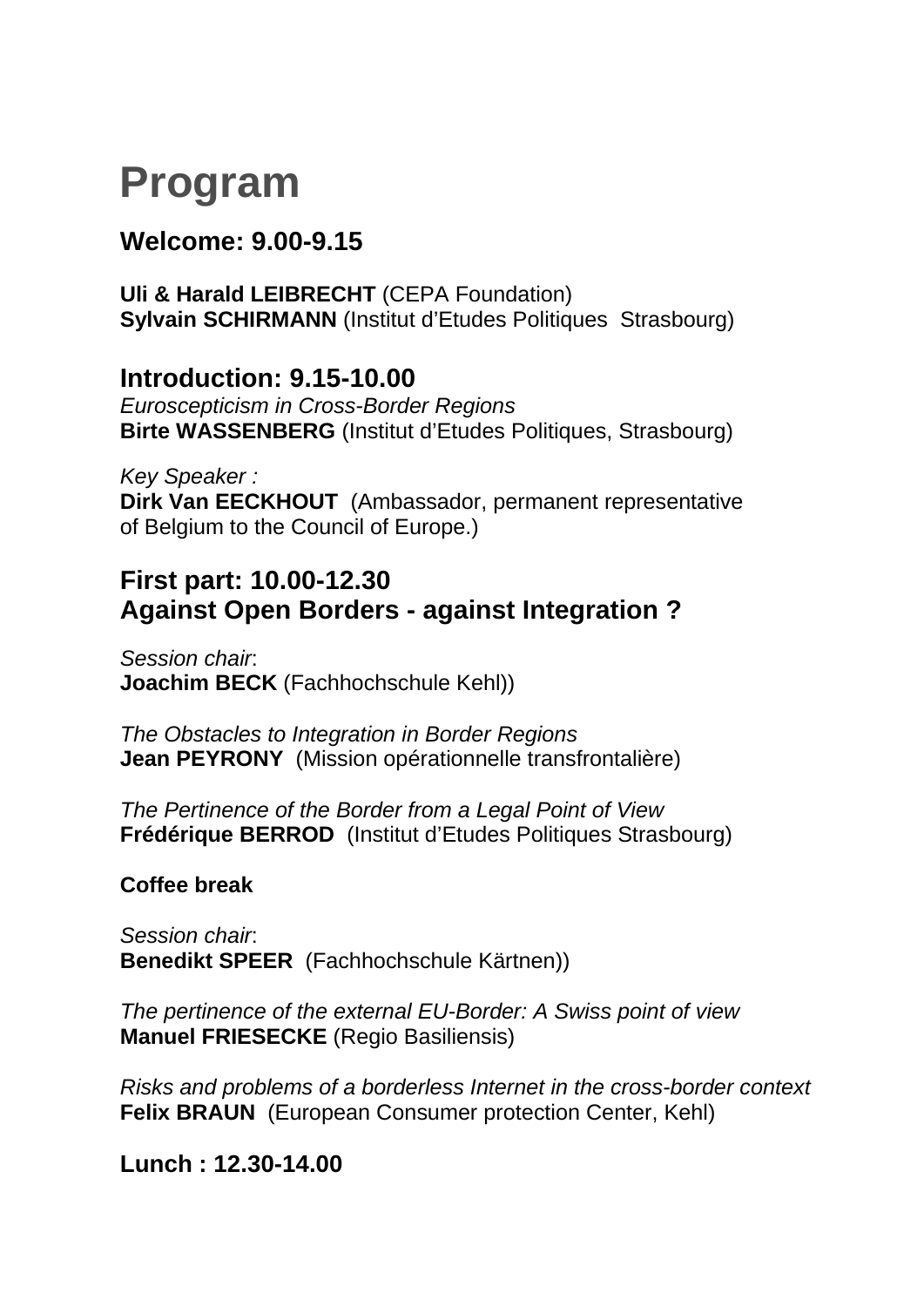### **Second part: 14.00-17.00 Conflicts in Border Regions**

*Session chair:* **Hynek BÖHM** (Euro Schola, Czech Republic **/Marek OLSZEWSKA**  (Olza, Poland)

*Boundaries between Ourselves and Others. The Role of Prejudice and Stereotypes in Border Regions*  **Katarzyna STOKKOSA (**University of Southern Denmark) **Gerhard BESIER** (University of Dresden)

*The Case of Northern Ireland: More Conflict than Cooperation?*  **Anthony SOARES** (Centre for Cross-Border Studies, Armagh, Northern Ireland)

*Where borders still separate: cross-border cooperation in the Balkan area*  **Alessandro TORELLO** (University Siena)

#### **Coffee break**

*Session chair*  **Bernard REITEL** (Université d'Artois)

*The case of Hungary: Cross-Border Cooperation marked by the Scars of History*  **Marianna SAFAR** (University of Strasbourg, Centre Raymond Poidevin)

*Which border is pertinent? The evolution of the perception of the Grande Region in the policies of the universities*  **Emilie DUVOT** (University of Strasbourg, Centre Raymond Poidvein)

*Beyond Europe: Fear of open borders at the US/Mexican Border CEPA Student working group* 

*Discussion* **Conclusion : Birte WASSENBERG**